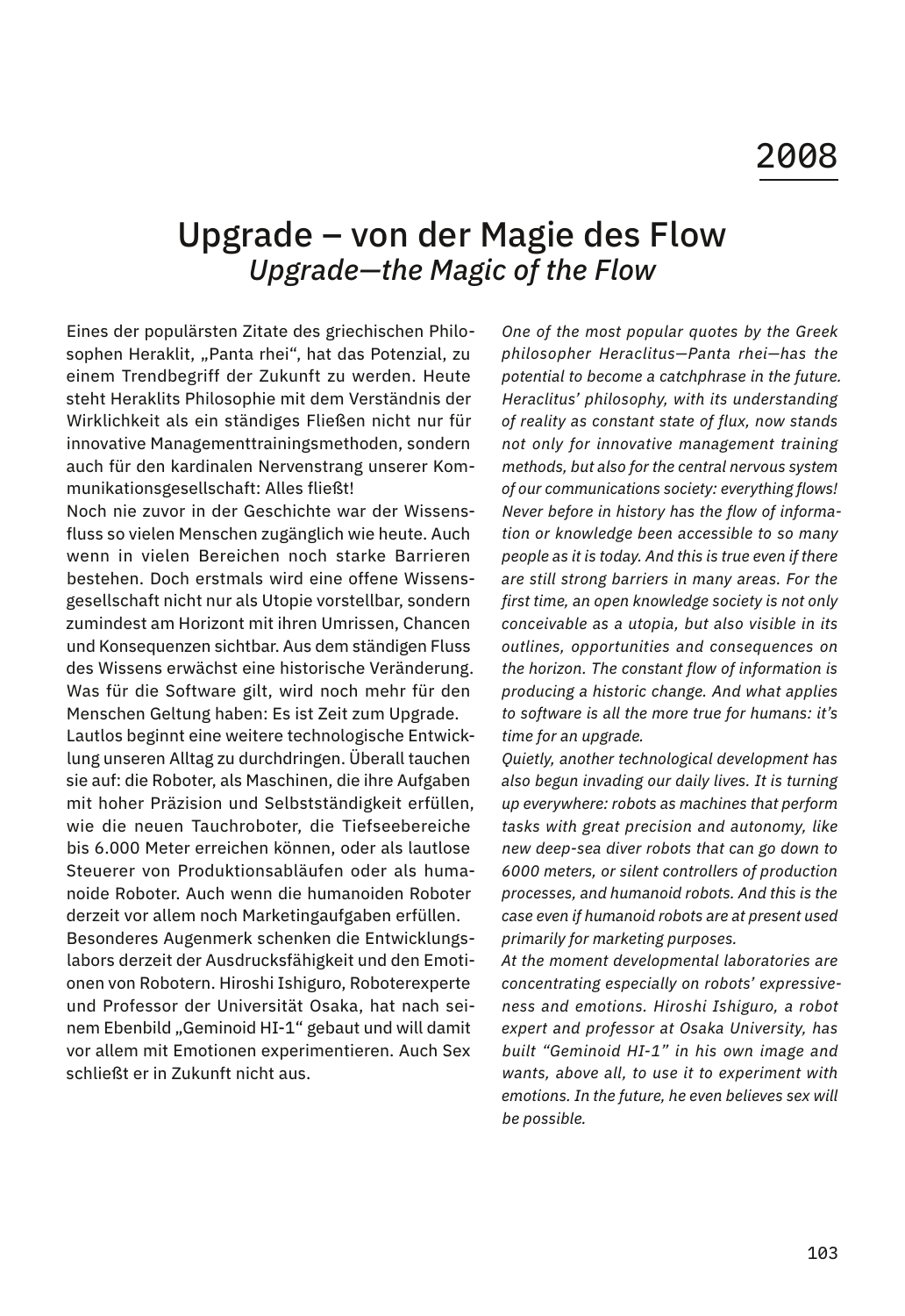Ars Electronica 2008 – Yann Marussich remixed by Andreas Kurz: *Bleu Remix*  (Award of Distinction Hybrid Art)